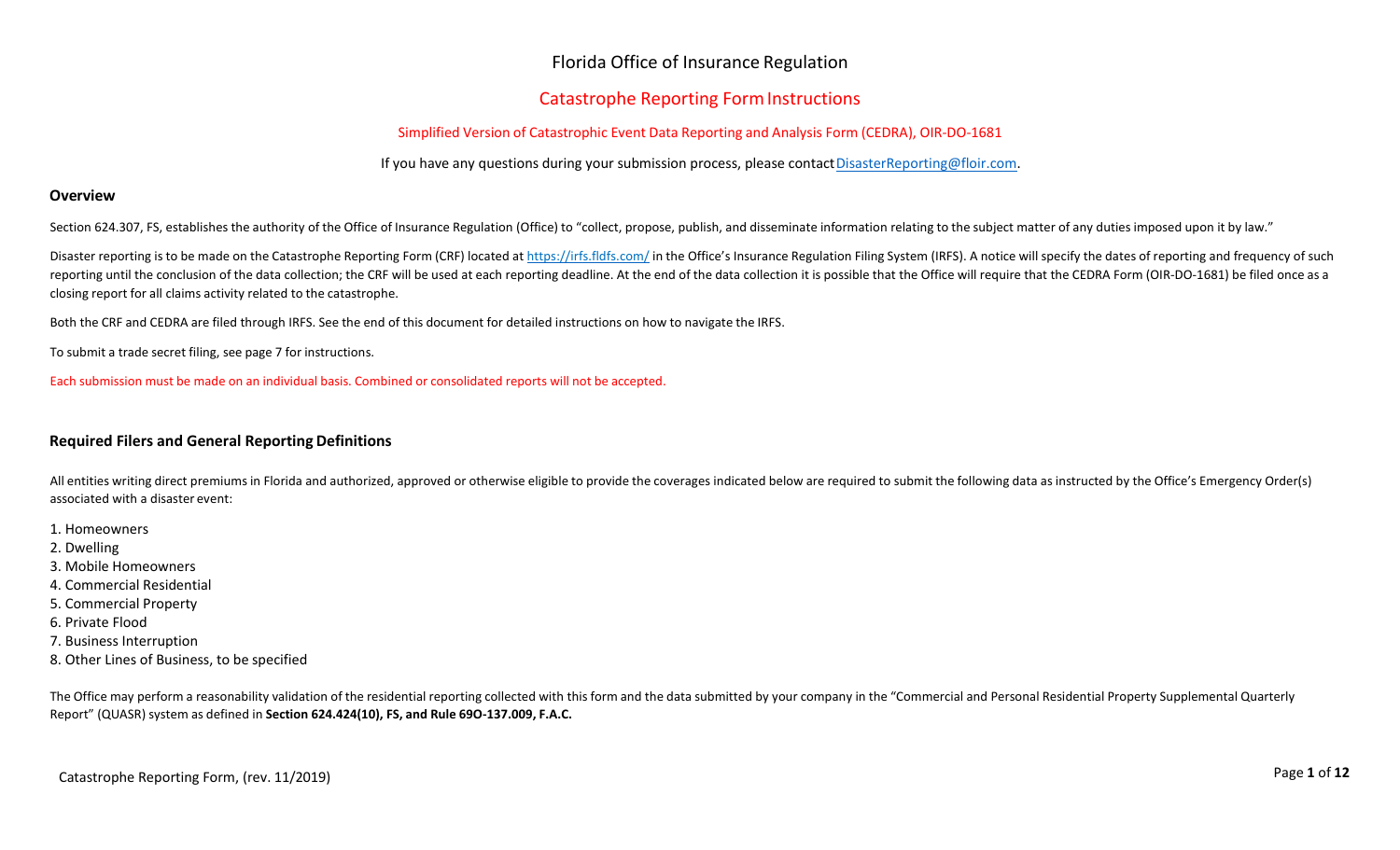For the purposes of this reporting, the following definitions, as provided in Section 627.4025(2), FS, are to be used.

(a) "Hurricane Coverage" is coverage for loss or damage caused by the peril of windstorm during a hurricane. The term includes ensuing damage to the interior of a building, or to property inside a building, caused by rain, sleet, hail, sand, or dust if the direct force of the windstorm first damages the building, causing an opening through which rain, snow, sleet, hail, sand, or dust enters and causes damage.

(b) "Windstorm" for purposes of paragraph (a) means wind, wind gusts, hail, rain, tornadoes, or cyclones caused by or resulting from a hurricane which results in direct physical loss or damage to property.

(c) "Hurricane" for purposes of paragraphs (a) and (b) means a storm system that has been declared to be a hurricane by the National Hurricane Center of the National Weather Service. The duration of the hurricane includes time period, in Florida:

1. Beginning at the time a hurricane watch or hurricane warning are issued for any part of Florida by the National Hurricane Center of the National Weather Service;

2. Continuing for the time period during which the hurricane conditions exist anywhere in Florida; and

3. Ending 72 hours following the termination of the last hurricane watch or hurricane warning issued for any part of Florida by the National Hurricane Center of the National Weather Service.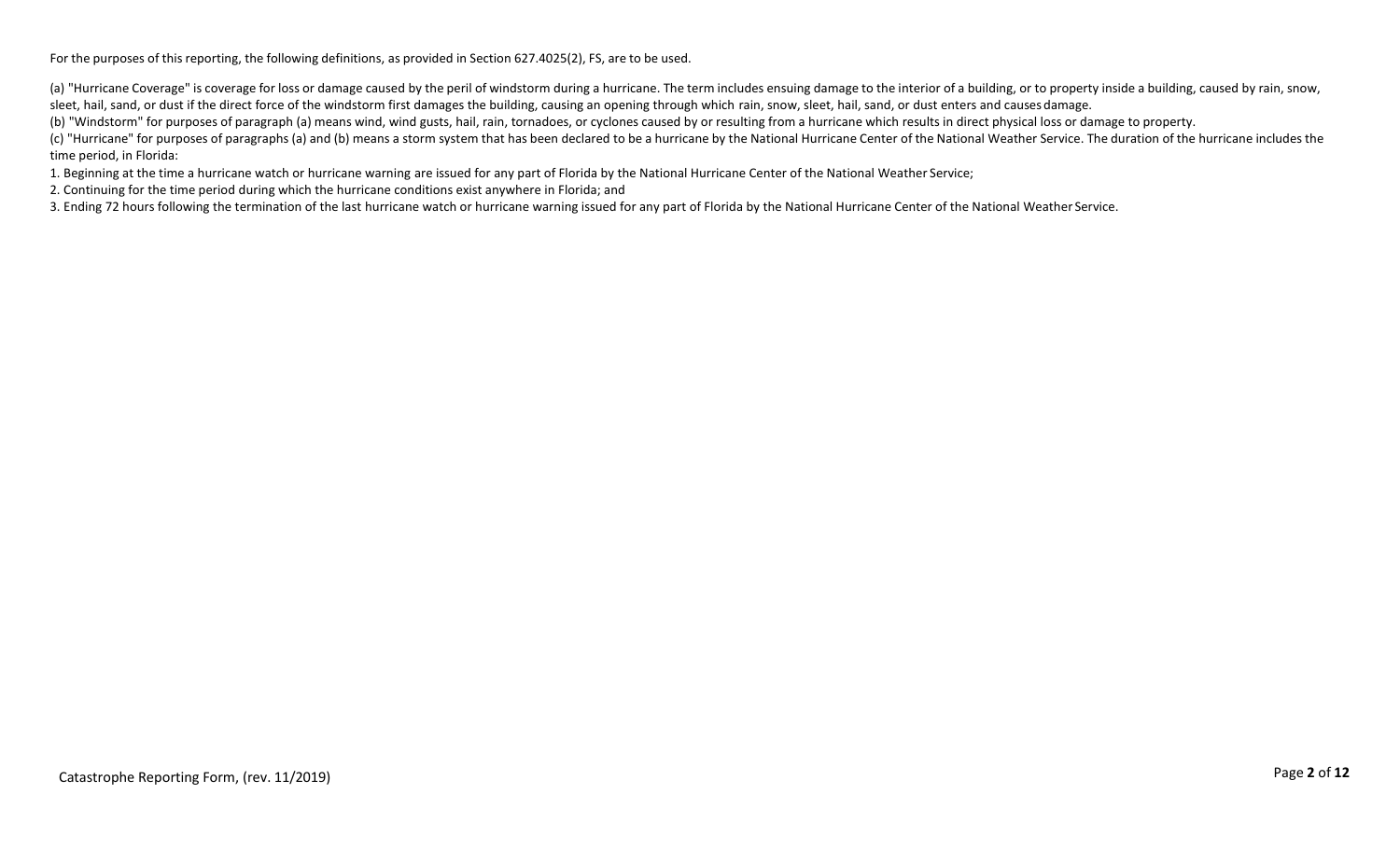### **Required Data Elements**

All numeric values are to be whole numbers unless otherwise indicated on the reporting form. When required by Emergency Order, the CRF will be available within the IRFS filing system. "Data filing" means reporting entity h received property claims from the DISASTER EVENT. "No data filing" means the reporting entity has no property exposure in Florida, or, the reporting entity has property exposure in Florida but has received no property clai result of the DISASTER EVENT. The "Contacts" tab (Section A) is the first tab to appear after the Version (front) tab in the CRF template.

| <b>Section A: Contact and Statewide Modeling Information</b>                                                                                                                                                                                                                                                                                                                                                                                                                                                                                                                                                                                                    |                                                                                 |                                                |                                               |
|-----------------------------------------------------------------------------------------------------------------------------------------------------------------------------------------------------------------------------------------------------------------------------------------------------------------------------------------------------------------------------------------------------------------------------------------------------------------------------------------------------------------------------------------------------------------------------------------------------------------------------------------------------------------|---------------------------------------------------------------------------------|------------------------------------------------|-----------------------------------------------|
| THIS IS REQUIRED INFORMAITON that is to be provided each time the<br>Catastrophe Reporting Form is submitted to the Office of Insurance<br>Regulation.<br>If you need additional information write to DisasterReporting@floir.com.                                                                                                                                                                                                                                                                                                                                                                                                                              | <b>STORM EVENT NAME</b>                                                         | <b>VALIDATION</b><br><b>CHECKS</b>             | <b>TRADE</b><br><b>SECRET</b><br><sup>2</sup> |
| <b>Contact and General Ouestions</b>                                                                                                                                                                                                                                                                                                                                                                                                                                                                                                                                                                                                                            | <b>Responses - Verify pre-populated cells</b><br>are accurate before submission | <b>Required Data</b><br><b>Field Complete?</b> | <b>As Set</b>                                 |
| What is the as-of date of the data submitted? (MM/DD/YYYY)                                                                                                                                                                                                                                                                                                                                                                                                                                                                                                                                                                                                      |                                                                                 | <b>FALSE</b>                                   | N/A                                           |
| Please provide the name of the individual who completed this form.                                                                                                                                                                                                                                                                                                                                                                                                                                                                                                                                                                                              |                                                                                 | <b>FALSE</b>                                   | N/A                                           |
| What is this individual's email address?                                                                                                                                                                                                                                                                                                                                                                                                                                                                                                                                                                                                                        |                                                                                 | <b>FALSE</b>                                   | N/A                                           |
| What is the best number where this individual can be reached?                                                                                                                                                                                                                                                                                                                                                                                                                                                                                                                                                                                                   |                                                                                 | <b>FALSE</b>                                   | N/A                                           |
| What is the Company's name?                                                                                                                                                                                                                                                                                                                                                                                                                                                                                                                                                                                                                                     |                                                                                 | <b>FALSE</b>                                   | N/A                                           |
| What is the Company's NAIC Code? ("00000" if no NAIC Code exists)                                                                                                                                                                                                                                                                                                                                                                                                                                                                                                                                                                                               |                                                                                 | <b>FALSE</b>                                   | N/A                                           |
| What is the Florida Company Code?                                                                                                                                                                                                                                                                                                                                                                                                                                                                                                                                                                                                                               |                                                                                 | <b>FALSE</b>                                   | N/A                                           |
| What is the Company's FEIN?                                                                                                                                                                                                                                                                                                                                                                                                                                                                                                                                                                                                                                     |                                                                                 | <b>FALSE</b>                                   | N/A                                           |
| What is the Company's NAIC group code? ("0000" if no NAIC group code exists)                                                                                                                                                                                                                                                                                                                                                                                                                                                                                                                                                                                    |                                                                                 | <b>FALSE</b>                                   | N/A                                           |
| What is the State of domicile?                                                                                                                                                                                                                                                                                                                                                                                                                                                                                                                                                                                                                                  |                                                                                 | <b>FALSE</b>                                   | N/A                                           |
| First report only - Attach model output for the company's book of business for this event.<br>Dollar Amount<br>of Estimated Gross Payable Loss from Event (Gross of Reinsurance). This includes any anticipated claim expense<br>or cost incurred by the direct insurer during the processing of the claim (Loss Adjustment Expense). Include all<br>property and casualty lines of business.<br>If necessary, estimate projected total losses gross of reinsurance based on your reinsurance chart. The Office<br>realizes this number may change in future reports as actual claims are reported, paid and settled with the<br>reinsurers. (in whole dollars) |                                                                                 | <b>FALSE</b>                                   | <b>No</b>                                     |
| Projected Net Retention Resulting from the Event - Include all property and casualty lines of business.<br>If necessary, estimate projected net retention based on your reinsurance chart. The Office realizes this number<br>may change in future reports as actual claims are reported, paid and settled with the reinsurers. (in whole<br>dollars)                                                                                                                                                                                                                                                                                                           |                                                                                 | <b>FALSE</b>                                   | <b>No</b>                                     |
| Dollar Amount of Estimated Payable Loss from Event covered by Reinsurance or Other Loss-Transfer Agreements.<br>If necessary, estimate projected losses covered by reinsurance based on your reinsurance chart. The Office<br>realizes this number may change in future reports as actual claims are reported, paid and settled with the<br>reinsurers. (in whole dollars)                                                                                                                                                                                                                                                                                      |                                                                                 | <b>FALSE</b>                                   | <b>No</b>                                     |
| What is the full name of the Model and Version Used for Financial Projections? If no Model and Version used,<br>enter NA. (maximum of 250 characters)                                                                                                                                                                                                                                                                                                                                                                                                                                                                                                           |                                                                                 | <b>FALSE</b>                                   | <b>No</b>                                     |
| Did the company turn on the following switches when running the Model?                                                                                                                                                                                                                                                                                                                                                                                                                                                                                                                                                                                          |                                                                                 |                                                | No                                            |
| Long-Term                                                                                                                                                                                                                                                                                                                                                                                                                                                                                                                                                                                                                                                       |                                                                                 | <b>FALSE</b>                                   | <b>No</b>                                     |
| Demand Surge                                                                                                                                                                                                                                                                                                                                                                                                                                                                                                                                                                                                                                                    |                                                                                 | <b>FALSE</b>                                   | <b>No</b>                                     |
| Storm Surge (Flood only)                                                                                                                                                                                                                                                                                                                                                                                                                                                                                                                                                                                                                                        |                                                                                 | <b>FALSE</b>                                   | <b>No</b>                                     |
| If the Name and Version of Model Used for Financial Projections is N/A, how did the Company evaluate the losses<br>reported? (maximum of 250 characters)                                                                                                                                                                                                                                                                                                                                                                                                                                                                                                        |                                                                                 | <b>TRUE</b>                                    | <b>No</b>                                     |

The disaster event name, as shown in the Order, will appear at the top of this page; FALSE validations to the right will appear TRUE when valid data is entered in the Responses (by row).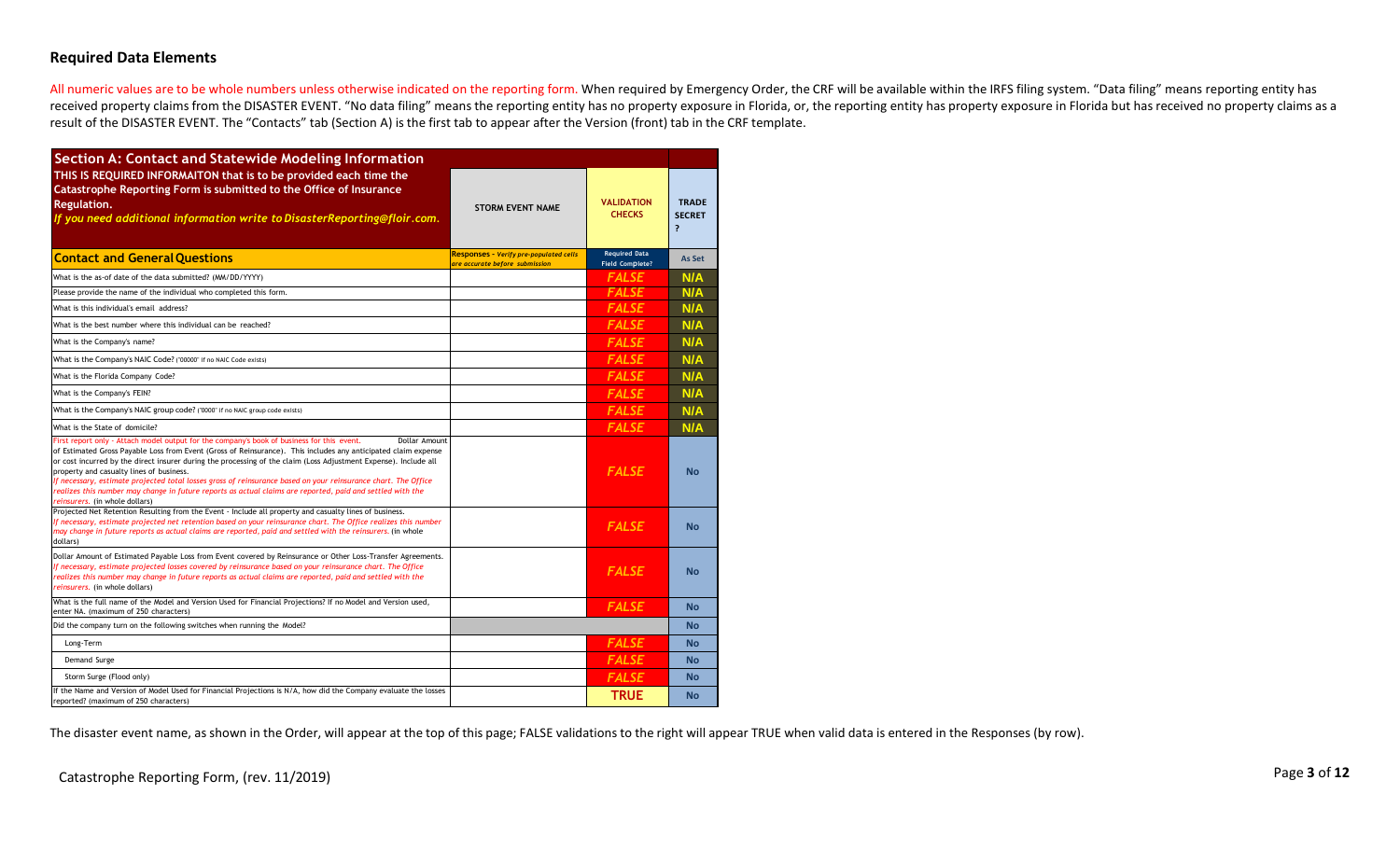### **Section B – Summary of Data**

The "Summary" tab (Section B) is the next tab in the template. Florida Statewide Totals are displayed based on values entered in the Zip Code of Occurrence or County of Occurrence entries (by Line) of the remaining tabs. T columns of this summary table allow statewide reporting by Line rather than at the County level (Paid Allocated Loss Adjustment Expense, Case Incurred Loss Excluding Loss Adjustment Expense and Case Allocated Loss Adjustme Expense). Only the cells highlighted in yellow are required to be completed in Section B, at which time the FALSE validation messaging will appear as TRUE.

| Section B: Summary of Data: Florida Statewide Totals for this Report                                                                                                                                                                                                                                                                                                                    |                          |                                                           | This Page Is Not Trade Secret       |                               |                                                                                                     | STORM EVENT NAME Report Date Not Entered | <b>Validation Checks</b>  |                                    |                                                                             |                                                                                  |                                                                                                   |                                                                           |                                                 |
|-----------------------------------------------------------------------------------------------------------------------------------------------------------------------------------------------------------------------------------------------------------------------------------------------------------------------------------------------------------------------------------------|--------------------------|-----------------------------------------------------------|-------------------------------------|-------------------------------|-----------------------------------------------------------------------------------------------------|------------------------------------------|---------------------------|------------------------------------|-----------------------------------------------------------------------------|----------------------------------------------------------------------------------|---------------------------------------------------------------------------------------------------|---------------------------------------------------------------------------|-------------------------------------------------|
| <b>Lines of Business</b>                                                                                                                                                                                                                                                                                                                                                                | <b>Policies in Force</b> | <b>Total Insured Value of</b><br><b>Policies in Force</b> | <b>Number of Claims</b><br>Reported | <b>Claims with</b><br>Payment | Number of Open Number of Open Number of Claims Number of Claims<br><b>Claims without</b><br>Payment | Closed with<br>Payment                   | Closed without<br>Payment | Percent of Claims<br><b>Closed</b> | Paid Loss Excluding Loss<br><b>Adjustment Expense</b><br>(in Whole Dollars) | <b>Paid Allocated</b><br><b>Loss Adjustment</b><br>Expense<br>(in Whole Dollars) | <b>Case Incurred Loss</b><br><b>Excluding Loss</b><br>Adjustment<br>Expense<br>(in Whole Dollars) | Case Allocated<br>Loss Adjustment<br>Expense (in<br><b>Whole Dollars)</b> | <b>Required Data</b><br><b>Fields Complete?</b> |
| <b>Residential Property</b>                                                                                                                                                                                                                                                                                                                                                             |                          |                                                           |                                     |                               |                                                                                                     |                                          |                           | 0.0%                               |                                                                             |                                                                                  |                                                                                                   |                                                                           | <b>TRUE</b>                                     |
| <b>Homeowners</b>                                                                                                                                                                                                                                                                                                                                                                       |                          |                                                           |                                     |                               |                                                                                                     |                                          |                           | 0.0%                               |                                                                             |                                                                                  |                                                                                                   |                                                                           | <b>FALSE</b>                                    |
| <b>Dwelling</b>                                                                                                                                                                                                                                                                                                                                                                         |                          |                                                           |                                     |                               |                                                                                                     |                                          |                           | 0.0%                               |                                                                             |                                                                                  |                                                                                                   |                                                                           | <b>FALSE</b>                                    |
| <b>Mobile Homeowners</b>                                                                                                                                                                                                                                                                                                                                                                |                          |                                                           |                                     |                               |                                                                                                     |                                          |                           | 0.0%                               |                                                                             |                                                                                  |                                                                                                   |                                                                           | <b>FALSE</b>                                    |
| <b>Commercial Residential</b>                                                                                                                                                                                                                                                                                                                                                           |                          |                                                           |                                     |                               |                                                                                                     |                                          |                           | 0.0%                               | \$0                                                                         |                                                                                  |                                                                                                   |                                                                           | <b>FALSE</b>                                    |
| <b>Commercial Property</b>                                                                                                                                                                                                                                                                                                                                                              |                          |                                                           |                                     |                               |                                                                                                     |                                          |                           | 0.0%                               | S <sub>0</sub>                                                              |                                                                                  |                                                                                                   |                                                                           | <b>FALSE</b>                                    |
| <b>Private Flood</b>                                                                                                                                                                                                                                                                                                                                                                    |                          |                                                           |                                     |                               |                                                                                                     |                                          |                           | 0.0%                               | sο                                                                          |                                                                                  |                                                                                                   |                                                                           | <b>FALSE</b>                                    |
| <b>Business Interruption</b>                                                                                                                                                                                                                                                                                                                                                            |                          |                                                           |                                     |                               |                                                                                                     |                                          |                           | 0.0%                               |                                                                             |                                                                                  |                                                                                                   |                                                                           | <b>FALSE</b>                                    |
| Other Lines of Business*                                                                                                                                                                                                                                                                                                                                                                |                          |                                                           |                                     |                               |                                                                                                     |                                          |                           | 0.0%                               |                                                                             |                                                                                  |                                                                                                   |                                                                           | <b>FALSE</b>                                    |
| <b>TOTALS</b>                                                                                                                                                                                                                                                                                                                                                                           |                          |                                                           |                                     |                               |                                                                                                     |                                          |                           | 0.0%                               |                                                                             |                                                                                  |                                                                                                   |                                                                           | <b>TRUE</b>                                     |
| $R_{i+1}, \ldots, R_{i+1}, \ldots, R_{i+1}, \ldots, R_{i+1}, \ldots, R_{i+1}, \ldots, R_{i+1}, \ldots, R_{i+1}, \ldots, R_{i+1}, \ldots, R_{i+1}, \ldots, R_{i+1}, \ldots, R_{i+1}, \ldots, R_{i+1}, \ldots, R_{i+1}, \ldots, R_{i+1}, \ldots, R_{i+1}, \ldots, R_{i+1}, \ldots, R_{i+1}, \ldots, R_{i+1}, \ldots, R_{i+1}, \ldots, R_{i+1}, \ldots, R_{i+1}, \ldots, R_{i+1}, \ldots,$ |                          |                                                           |                                     |                               |                                                                                                     |                                          |                           |                                    |                                                                             |                                                                                  |                                                                                                   |                                                                           |                                                 |

K), Total Insured Value of Policies in Force (column L), Paid ALAE (column mn II), and Case Al AF (colu nn T). Case Incurred Loss (coli.

\*Select the coverages included in the "Other Lines of Business" section:

| - Fire                                   |
|------------------------------------------|
| r Farmowners Multi-Peril                 |
| ⊏ Ocean Marine                           |
| $\Gamma$ Inland Marine                   |
| <b>PPA Physical Damage</b>               |
| $\Gamma$ Commercial Auto Physical Damage |
| – Aircraft                               |
| ← Glass                                  |
| $\Gamma$ Boiler and Machinery            |
| $\mathsf{\Gamma}$ Industrial Fire        |
| r Industrial Extended Coverage           |
| r Multi-Peril Crop                       |

**TRUE**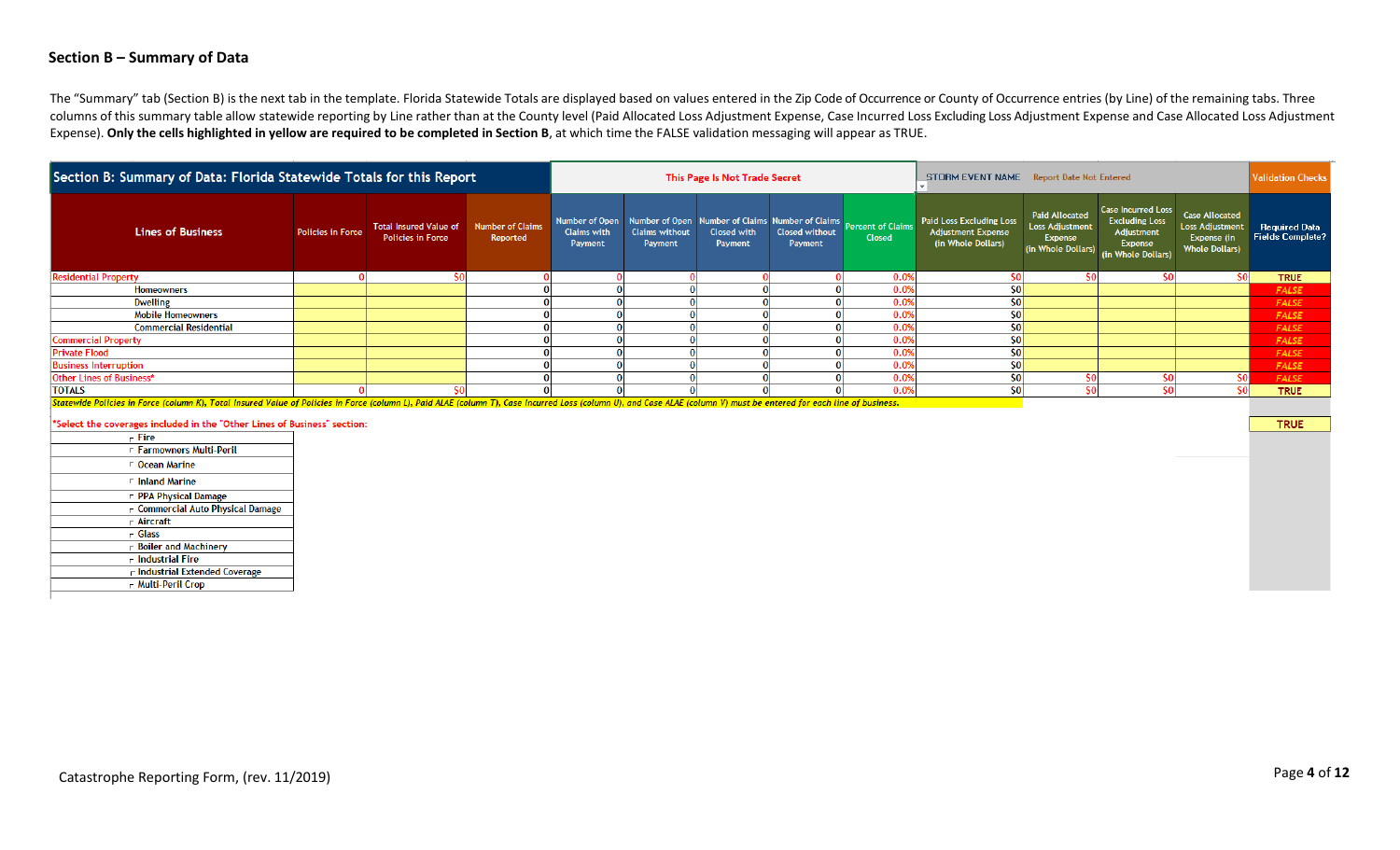### **Section C - Insurance Types (Appearance by Tab)**

Section C begins with Data Definitions.

For every Section C tab, the submitter is to provide the following information by zip code. If zip code information is not available, the template will allow companies to provide information by county.

As this template may be applied to disaster reporting, "EVENT" means a storm system that has been declared by the National Hurricane Center of the National Weather Service. The duration of the "reporting event" includes th time period, in Florida:

a. Beginning at the time a storm watch or storm warning is issued for any part of Florida by the National Hurricane Center of the National Weather Service;

b. Continuing for the time period during which the storm conditions exist anywhere in Florida; and

c. Ending 72 hours following the termination of the last storm watch or storm warning issued for any part of Florida by the National Hurricane Center of the National Weather Service.

### **Definitions used throughout Sections B & C:**

All Other Lines of Business, by Florida Zip or County: All other property lines of business specifically not listed below. This requires a description of the types of covered policies in the Summary tab.

Business Interruption, by Florida Zip or County: Includes losses under a commercial policy for loss of income, operating expenses, and extra expenses while a business is restoring operations.

Case Allocated Loss Adjustment Expense (in Whole Dollars): It is one of the largest expenses for which an insurer must set aside funds (along with contingent commissions).

**Case Incurred Loss (in Whole Dollars):** Indemnity case reserves and payments to date. Estimates of Incurred but not reported (IBNR) should not be included.

Commercial Property Claims Received, by Florida Zip or County: Coverages sold to commercial owners which is not Commercial Residential. Normally reported on lines 1 - Fire; 2 - Allied Lines; 5.1 -Commercial Multi-Peril (non-liability portion) or 5.2 - Commercial Multi-Peril (liability portion) on the NAIC Annual Statement Exhibit of Premiums and Losses (State Page).

Commercial Residential Claims Received, by Florida Zip or County: Commercial residential insurance purchased by commercial entities for apartment buildings, condominium associations, and homeowners associations. Normally reported on lines 1 - Fire; 2 - Allied Lines; 5.1 - Commercial Multi-Peril (non-liability portion) or 5.2 - Commercial Multi-Peril (liability portion) on the NAIC Annual Statement Exhibit of Premiums and Losses (State Page).

Dwelling Claims Received, by Florida Zip or County: Coverages sold to property owners or tenants occupying a described property that is used exclusively for residential purposes. Generally reported on line 1 -Fire on the NAIC Annual Statement Exhibit of Premiums and Losses (State Page).

Florida Zip Code or County of Occurrence: All entries are requested to be submitted according to the zip code where the loss occurred in the State of Florida. The zip codes are listed in numerical order based upon the county. If the company is unable to provide the zip code data, please enter the "County of Occurrence, Zip Code Unknown" field for county data. The "County of Occurrence Unknown at Time of Reporting" category may only be utilized after every effort has been made to assign each claim to the specific county in which the loss occurred. Additional detail may be requested for each claim reported in this category.

Page **5** of **12** Catastrophe Reporting Form, (rev. 11/2019) Homeowners Claims Received, by Florida Zip or County: Coverages sold to homeowners, condominium unit-owners, and tenants occupying a described property that is used exclusively for residential purposes. Generally reported on line 4 - Homeowners Multi-Peril on the NAIC Annual Statement Exhibit of Premiums and Losses (State Page).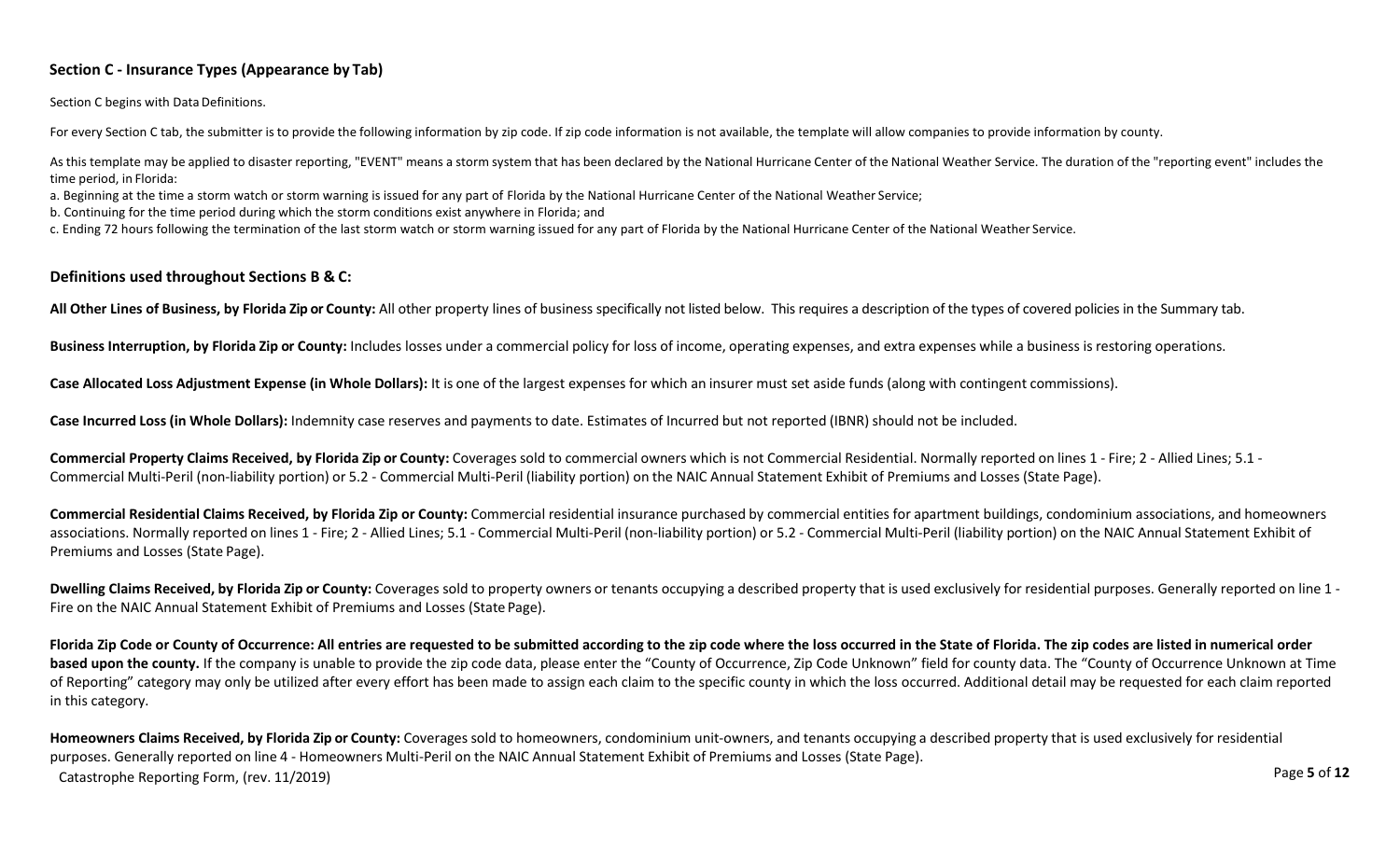Mobile Homeowners Claims Received, by Florida Zip or County: Coverages sold to mobile homeowners occupying a described property that is used exclusively for residential purposes. Generally reported on lines 1 - Fire or 4 - Homeowners Multi-Peril on the NAIC Annual Statement Exhibit of Premiums and Losses (State Page).

**Number of Claims Closed with Payment:** This means a claimant has received payment of the full, agreed upon settlement amount, and no additional payments are expected to be incurred by the insurer for this specific claim. These claims aremutually exclusive from, and are not to be included in, the "Number of Claims Closed without Payment" discussed below.

**Number of Claims Closed without Payment:** This means claims have been denied or where no payment is to be made to the policyholder. This also includes claims determined to be below thepolicy deductible. These claims are mutually exclusive from, and are not to be included in, the "Number of Claims Closed with Payment" discussed above.

**Number of Claims Reported:** Any notice to an insurer or its agent by a claimant or an insured that reasonably apprises the insurer that a loss has occurred. Include only those Florida claims receivedon a direct basis AND only those claims associated with the Reporting Categories contained in Section C of this workbook (see Section C tabs).

Number of Open Claims with Payment: This means a claimant has received payment for a claim, but additional payments are expected to be incurred by the insurer for that specific claim. These claims are mutually exclusive from, and are not to be included in the "Number of Claims Closed with Payment," "Number of Claims Closed without Payment," and "Number of Open Claims without Payment."

**Number of Open Claims without Payment:** This means a claimant has not received any payment for a claim. These claims are mutually exclusive from, and are not to be included in the "Number of Claims Closed with Payment," "Number of Claims Closed without Payment," and "Number of Open Claims with Payment."

Paid Loss (in whole dollars): Indemnity payments, but excludes adjustment expense. Payments should be net of actual salvage and subrogation recoveries. For applicable lines, include losses associated with loss of use, additional living expense, fair rental value, etc.

Policies in Force (Florida Only): The number of policies in force through the last day of the reporting period, including policies assumed from Citizens Property Insurance Corporation.

Private Flood Claims Received, by Florida Zip or County: Flood insurance coverage underwritten by private insurers that is not associated with the Federal Flood Insurance Program. Generally reported on line 2.1 - Allied Lines on the NAIC Annual Statement Exhibit of Premiums and Losses (StatePage).

Reopened claims: This means any additional claim for recovery from the insurer for losses from the same hurricane or windstorm which the insurer has previously adjusted pursuant to the initial claim.

**Total Insured Value of Policies in Force (Florida Only):** For personal lines residential policies, total dollar coverage amounts for structure, appurtenant structures, contents and loss of use. For commerciallines residential policies, total dollar coverage amounts for structures andcontents.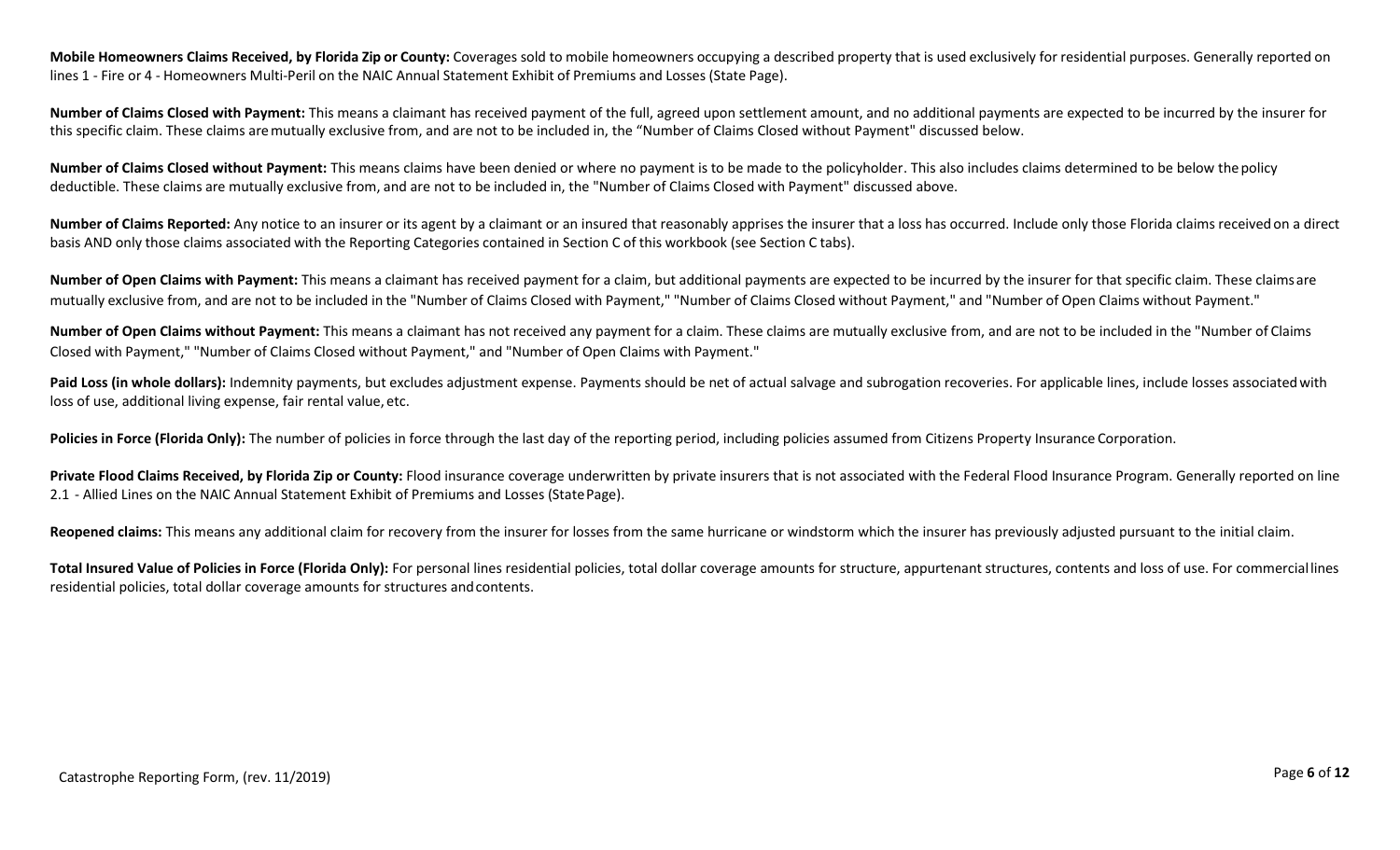## **Industry Matt along a district**

| Data valitiations.                                                                                                                                                                                                                                                                                                                             |                                                                                 |  |  |  |  |  |  |  |  |
|------------------------------------------------------------------------------------------------------------------------------------------------------------------------------------------------------------------------------------------------------------------------------------------------------------------------------------------------|---------------------------------------------------------------------------------|--|--|--|--|--|--|--|--|
| Two validations are used in the Section C tabs of this data template:                                                                                                                                                                                                                                                                          |                                                                                 |  |  |  |  |  |  |  |  |
|                                                                                                                                                                                                                                                                                                                                                | "Number of Open Claims with Payment"<br>"Number of Open Claims without Payment" |  |  |  |  |  |  |  |  |
| Row Validation Check #1:                                                                                                                                                                                                                                                                                                                       | "Number of Closed Claims with Payment"                                          |  |  |  |  |  |  |  |  |
|                                                                                                                                                                                                                                                                                                                                                | +"Number of Closed Claims without Payment"                                      |  |  |  |  |  |  |  |  |
|                                                                                                                                                                                                                                                                                                                                                | "Number of Claims Reported""                                                    |  |  |  |  |  |  |  |  |
| Row Validation Check #2:                                                                                                                                                                                                                                                                                                                       | If the "Number of Claims Reported" = $0$ , then "Paid Loss" must also = $0$ .   |  |  |  |  |  |  |  |  |
| Submitting a "Trade Secret" Filing                                                                                                                                                                                                                                                                                                             |                                                                                 |  |  |  |  |  |  |  |  |
| Trade secret filings may be completed in accordance with Sec. 624.4213, F.S. If Contacts, Summary or any Lines of Business tab<br>is marked trade secret, a trade secret affidavit will be required when the template is uploaded. Regardless of a filing's trade<br>secret status, all filings may be part of post-event aggregate reporting. |                                                                                 |  |  |  |  |  |  |  |  |

# If You Need Assistance . . .

If you have any questions or need assistance in filing, please contact Market Data Collections at 850-413-3147 or via email:

DisasterReporting@floir.com

The lower portion of the Section C Data Definitions explains the validations, trade secret procedures, and how to receive filing assistance. Section C includes two basic validations (as shown above) to cause FALSE validati become TRUE. The trade secret option is available on all Section C tabs, but must be properly executed in accordance with Sec. 624.4213, F.S. The Market Data Collections Section of the Office handles all data collection re queries by phone call and email. If you have a need to contact the Office, be sure to state that the call is about the Catastrophe Reporting Form data collection.

The remainder of Section C presents identical tabs collecting the Number of Claims Reported, Closed (with and without Payment), Open (with and without Payment), and Paid Loss. Only one such tab (for Homeowners) is shown on the next page, however there are eight such tabs in the Catastrophe Reporting Form corresponding to the list shown on the first page of these instructions.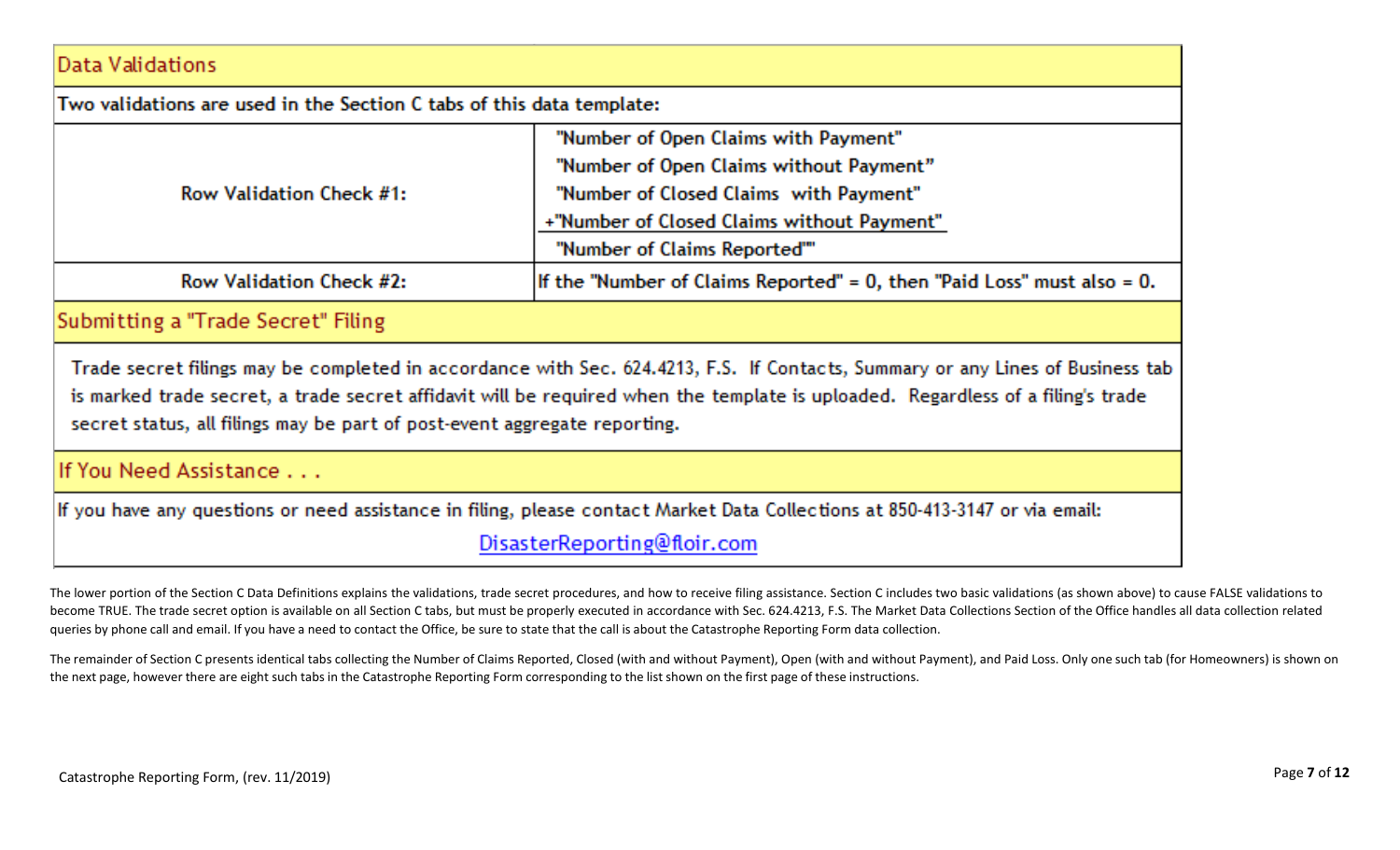# Section C: Homeowners Claims and Payments by Zip Code or County of Occurrence Please enter your claims data in appropriate rows below.

|  |  | <b>STORM EVENT NAME</b> |  |
|--|--|-------------------------|--|
|  |  |                         |  |

| <b>County of</b><br><b>Occurrence</b> | <b>Zip Code of</b><br><b>Occurrence</b> | Number of<br><b>Claims</b><br>Reported | Number of<br><b>Open Claims</b><br>with Payment | Number of<br><b>Open Claims</b><br>without<br>Payment | Number of<br><b>Claims Closed</b><br>with Payment | Number of<br><b>Claims Closed</b><br>without<br>Payment | <b>Paid Loss</b><br>(in Whole<br>Dollars) | Validation<br><b>Checks</b> | <b>Error Messages</b>                                                                        | <b>TRADE SECRET?</b><br>As Set |
|---------------------------------------|-----------------------------------------|----------------------------------------|-------------------------------------------------|-------------------------------------------------------|---------------------------------------------------|---------------------------------------------------------|-------------------------------------------|-----------------------------|----------------------------------------------------------------------------------------------|--------------------------------|
| <b>ALACHUA</b>                        | <b>Zip Code</b><br>Unknown              |                                        |                                                 |                                                       |                                                   |                                                         |                                           | <b>TRUE</b>                 |                                                                                              | <b>No</b>                      |
| <b>ALACHUA</b>                        | 32601                                   |                                        |                                                 |                                                       |                                                   |                                                         |                                           | <b>TRUE</b>                 |                                                                                              | <b>No</b>                      |
| <b>ALACHUA</b>                        | 32602                                   |                                        |                                                 |                                                       |                                                   |                                                         |                                           | <b>TRUE</b>                 |                                                                                              | <b>No</b>                      |
| <b>ALACHUA</b>                        | 32603                                   |                                        |                                                 |                                                       |                                                   |                                                         |                                           | <b>TRUE</b>                 |                                                                                              | <b>No</b>                      |
| <b>ALACHUA</b>                        | 32604                                   |                                        |                                                 |                                                       |                                                   |                                                         |                                           | <b>TRUE</b>                 |                                                                                              | <b>No</b>                      |
| <b>ALACHUA</b>                        | 32605                                   |                                        |                                                 |                                                       |                                                   |                                                         |                                           | <b>TRUE</b>                 |                                                                                              | <b>No</b>                      |
| <b>ALACHUA</b>                        | 32606                                   |                                        |                                                 |                                                       |                                                   |                                                         |                                           | <b>TRUE</b>                 |                                                                                              | <b>No</b>                      |
| <b>ALACHUA</b>                        | 32607                                   |                                        |                                                 |                                                       |                                                   |                                                         |                                           | <b>TRUE</b>                 |                                                                                              | <b>No</b>                      |
| <b>ALACHUA</b>                        | 32608                                   |                                        |                                                 |                                                       |                                                   |                                                         |                                           | <b>TRUE</b>                 |                                                                                              | <b>No</b>                      |
| <b>ALACHUA</b>                        | 32609                                   |                                        |                                                 |                                                       |                                                   |                                                         |                                           | <b>TRUE</b>                 |                                                                                              | <b>No</b>                      |
| <b>ALACHUA</b>                        | 32610                                   |                                        |                                                 |                                                       |                                                   |                                                         |                                           | <b>TRUE</b>                 |                                                                                              | <b>No</b>                      |
| <b>ALACHUA</b>                        | 32611                                   |                                        |                                                 |                                                       |                                                   |                                                         |                                           | <b>TRUE</b>                 |                                                                                              | No.                            |
| <b>ALACHUA</b>                        | 32612                                   |                                        |                                                 |                                                       |                                                   |                                                         |                                           | <b>TRUE</b>                 |                                                                                              | <b>No</b>                      |
| <b>ALACHUA</b>                        | 32614                                   |                                        |                                                 |                                                       |                                                   |                                                         |                                           | <b>TRUE</b>                 |                                                                                              | <b>No</b>                      |
| <b>ALACHUA</b>                        | 32615                                   |                                        |                                                 |                                                       |                                                   |                                                         |                                           | <b>TRUE</b>                 |                                                                                              | <b>No</b>                      |
| <b>ALACHUA</b>                        | 32616                                   |                                        |                                                 |                                                       |                                                   |                                                         |                                           | <b>TRUE</b>                 |                                                                                              | <b>No</b>                      |
| <b>ALACHUA</b>                        | 32618                                   |                                        |                                                 |                                                       |                                                   |                                                         |                                           | <b>TRUE</b>                 |                                                                                              | No.                            |
| <b>ALACHUA</b>                        | 32627                                   |                                        |                                                 |                                                       |                                                   |                                                         |                                           | <b>TRUE</b>                 |                                                                                              | <b>No</b>                      |
| <b>ALACHUA</b>                        | 32631                                   |                                        |                                                 |                                                       |                                                   |                                                         |                                           | <b>TRUE</b>                 |                                                                                              | <b>No</b>                      |
| <b>ALACHUA</b>                        | 32633                                   |                                        |                                                 |                                                       |                                                   |                                                         |                                           | <b>TRUE</b>                 |                                                                                              | <b>No</b>                      |
| <b>ALACHUA</b>                        | 32635                                   |                                        |                                                 |                                                       |                                                   |                                                         |                                           | <b>TRUE</b>                 |                                                                                              | <b>No</b>                      |
| Version<br>$($ $ $ $ $ $ $ $ $        | Contacts  <br>Summary                   | DataDefinitions                        | Dwelling<br><b>Homeowners</b>                   | MobileHomeowners                                      | CommercialResidential                             |                                                         | Commercial PrivateFlood                   | BusinessInterruption        | $\bigoplus$<br>OtherLOBs Survey_Question<br>$\mathbb{E}[\mathbb{E}[\mathbb{E}^{\mathbb{E}}]$ |                                |

The disaster event name and trade secret box appear at either side at the top; after 67 county lines a "County of Occurrence Unknown at Time of Reporting" line occurs before the Statewide Totals. Users cannot enter in the Statewide Totals cells because they are auto-calculated.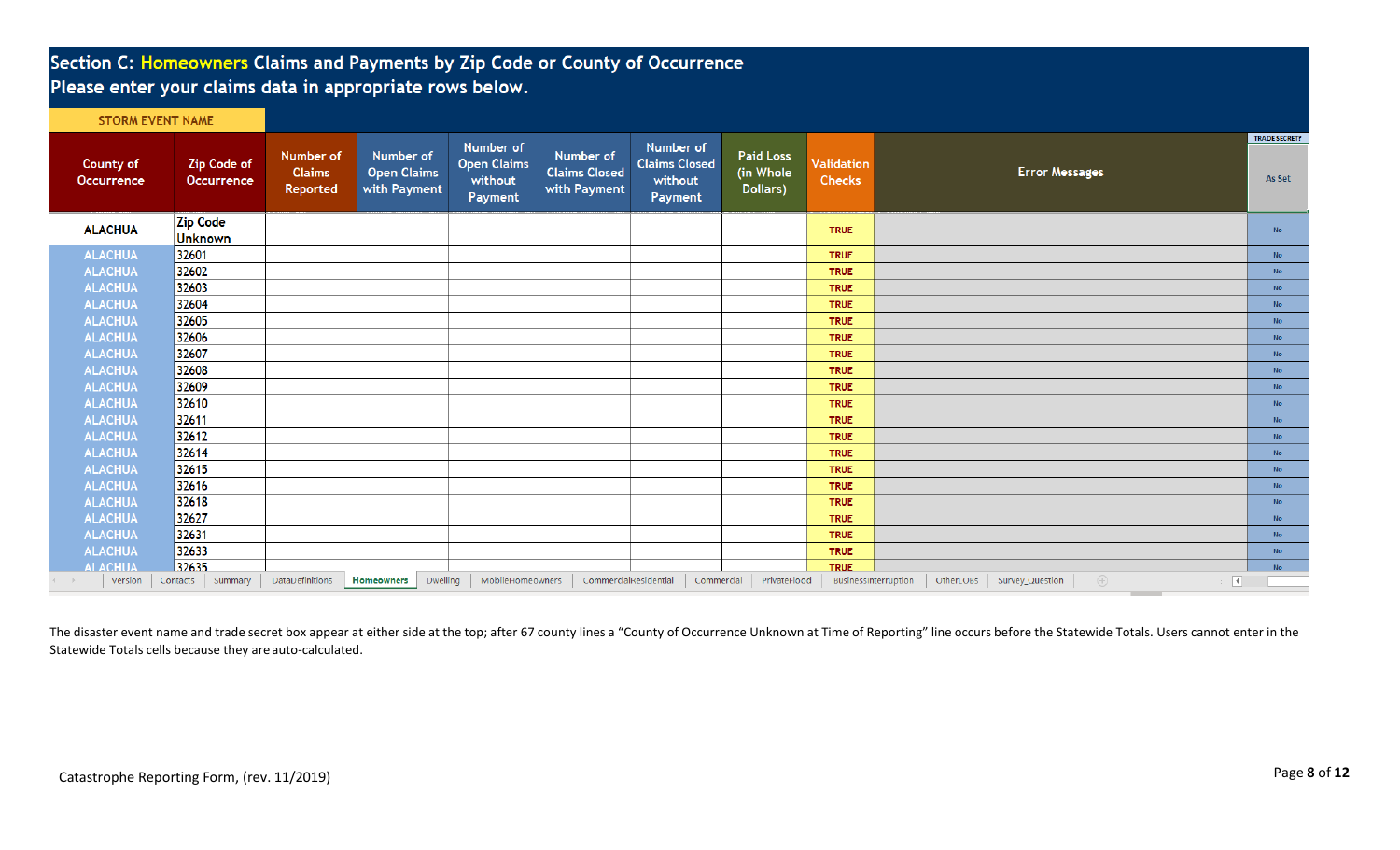### **More on Validations**

Validations were defined two pages prior. As the template is used, when Number of Claims or Paid Loss are entered in Section C of the template, validations immediately determine whether the numbers being entered are valid. Error messages that may appear are shown in the example below. For Alachua County the total number of claims closed (with and without payment) plus open (with and without Payment) does not equal the total number of claims reported. In addition, no claims are entered for the Paid Loss triggering a validation error.

## Section C: Homeowners Claims and Payments by Zip Code or County of Occurrence Please enter your claims data in appropriate rows below.

**STORM EVENT NAME** 

| <b>County of</b><br><b>Occurrence</b> | <b>Zip Code of</b><br><b>Occurrence</b> | Number of<br><b>Claims</b><br>Reported | <b>Number of</b><br><b>Open Claims</b><br>with Payment | Number of<br><b>Open Claims</b><br>without<br>Payment | Number of<br><b>Claims Closed</b><br>with Payment | Number of<br><b>Claims Closed</b><br>without<br>Payment | <b>Paid Loss</b><br>(in Whole<br>Dollars) | Validation<br><b>Checks</b> | <b>Error Messages</b>                                                                                                                                          | <b>TRADE SECRET?</b><br>As Set |
|---------------------------------------|-----------------------------------------|----------------------------------------|--------------------------------------------------------|-------------------------------------------------------|---------------------------------------------------|---------------------------------------------------------|-------------------------------------------|-----------------------------|----------------------------------------------------------------------------------------------------------------------------------------------------------------|--------------------------------|
| <b>ALACHUA</b>                        | <b>Zip Code</b><br>Unknown              |                                        |                                                        |                                                       |                                                   |                                                         |                                           | <b>TRUE</b>                 |                                                                                                                                                                | <b>No</b>                      |
| <b>ALACHUA</b>                        | 32601                                   | 50                                     |                                                        | 10 <sup>1</sup><br>10                                 | 10                                                |                                                         | 40<br>\$100,000                           | <b>FALSE</b>                | +M+N+O must equal K                                                                                                                                            | No.                            |
| <b>ALACHUA</b>                        | 32602                                   |                                        |                                                        |                                                       |                                                   |                                                         |                                           | <b>TRUE</b>                 |                                                                                                                                                                | <b>No</b>                      |
| <b>ALACHUA</b>                        | 32603                                   |                                        |                                                        |                                                       |                                                   |                                                         | \$45,000                                  | <b>FALSE</b>                | Paid Losses and Claims with Payment are linked. If you enter one, you must enter the other.                                                                    | No.                            |
| <b>ALACHUA</b>                        | 32604                                   |                                        |                                                        |                                                       |                                                   |                                                         |                                           | <b>TRUE</b>                 |                                                                                                                                                                | <b>No</b>                      |
| <b>ALACHUA</b>                        | 32605                                   |                                        |                                                        |                                                       |                                                   |                                                         |                                           | <b>TRUE</b>                 |                                                                                                                                                                | <b>No</b>                      |
| <b>ALACHUA</b>                        | 32606                                   |                                        |                                                        |                                                       |                                                   |                                                         |                                           | <b>TRUE</b>                 |                                                                                                                                                                | No.                            |
| <b>ALACHUA</b>                        | 32607                                   |                                        |                                                        |                                                       |                                                   |                                                         |                                           | <b>TRUE</b>                 |                                                                                                                                                                | <b>No</b>                      |
| <b>ALACHUA</b>                        | 32608                                   |                                        |                                                        |                                                       |                                                   |                                                         |                                           | <b>TRUE</b>                 |                                                                                                                                                                | <b>No</b>                      |
| <b>ALACHUA</b>                        | 32609                                   |                                        |                                                        |                                                       |                                                   |                                                         |                                           | <b>TRUE</b>                 |                                                                                                                                                                | <b>No</b>                      |
| <b>ALACHUA</b>                        | 32610                                   |                                        |                                                        |                                                       |                                                   |                                                         |                                           | <b>TRUE</b>                 |                                                                                                                                                                | <b>No</b>                      |
| <b>ALACHUA</b>                        | 32611                                   |                                        |                                                        |                                                       |                                                   |                                                         |                                           | <b>TRUE</b>                 |                                                                                                                                                                | No.                            |
| <b>ALACHUA</b>                        | 32612                                   |                                        |                                                        |                                                       |                                                   |                                                         |                                           | <b>TRUE</b>                 |                                                                                                                                                                | <b>No</b>                      |
| <b>ALACHUA</b>                        | 32614                                   |                                        |                                                        |                                                       |                                                   |                                                         |                                           | <b>TRUE</b>                 |                                                                                                                                                                | <b>No</b>                      |
| <b>ALACHUA</b>                        | 32615                                   |                                        |                                                        |                                                       |                                                   |                                                         |                                           | <b>TRUE</b>                 |                                                                                                                                                                | No.                            |
| <b>ALACHUA</b>                        | 32616                                   |                                        |                                                        |                                                       |                                                   |                                                         |                                           | <b>TRUE</b>                 |                                                                                                                                                                | <b>No</b>                      |
| <b>ALACHUA</b>                        | 32618                                   |                                        |                                                        |                                                       |                                                   |                                                         |                                           | <b>TRUE</b>                 |                                                                                                                                                                | <b>No</b>                      |
| <b>ALACHUA</b>                        | 32627                                   |                                        |                                                        |                                                       |                                                   |                                                         |                                           | <b>TRUE</b>                 |                                                                                                                                                                | No.                            |
| <b>ALACHUA</b>                        | 32631                                   |                                        |                                                        |                                                       |                                                   |                                                         |                                           | <b>TRUE</b>                 |                                                                                                                                                                | No.                            |
| <b>ALACHUA</b>                        | 32633                                   |                                        |                                                        |                                                       |                                                   |                                                         |                                           | <b>TRUE</b>                 |                                                                                                                                                                | <b>No</b>                      |
| <b>ALACHUA</b>                        | 32635                                   |                                        |                                                        |                                                       |                                                   |                                                         |                                           | <b>TRUE</b>                 |                                                                                                                                                                | No.                            |
| Version                               | Contacts<br>Summary                     | <b>DataDefinitions</b>                 | <b>Homeowners</b>                                      | MobileHomeowners<br>Dwelling                          | CommercialResidential                             |                                                         | Commercial PrivateFlood                   |                             | $\circled$<br>OtherLOBs   Survey_Question<br>$\mathbb{E} \left[ \begin{array}{c c} \hline \mathbf{H} & \mathbf{H} \end{array} \right]$<br>BusinessInterruption |                                |

Questions about anything in this document may be referred to Market Data Collections at 850-413-3147, or by email at [DisasterReporting@floir.com.](mailto:DisasterReporting@floir.com)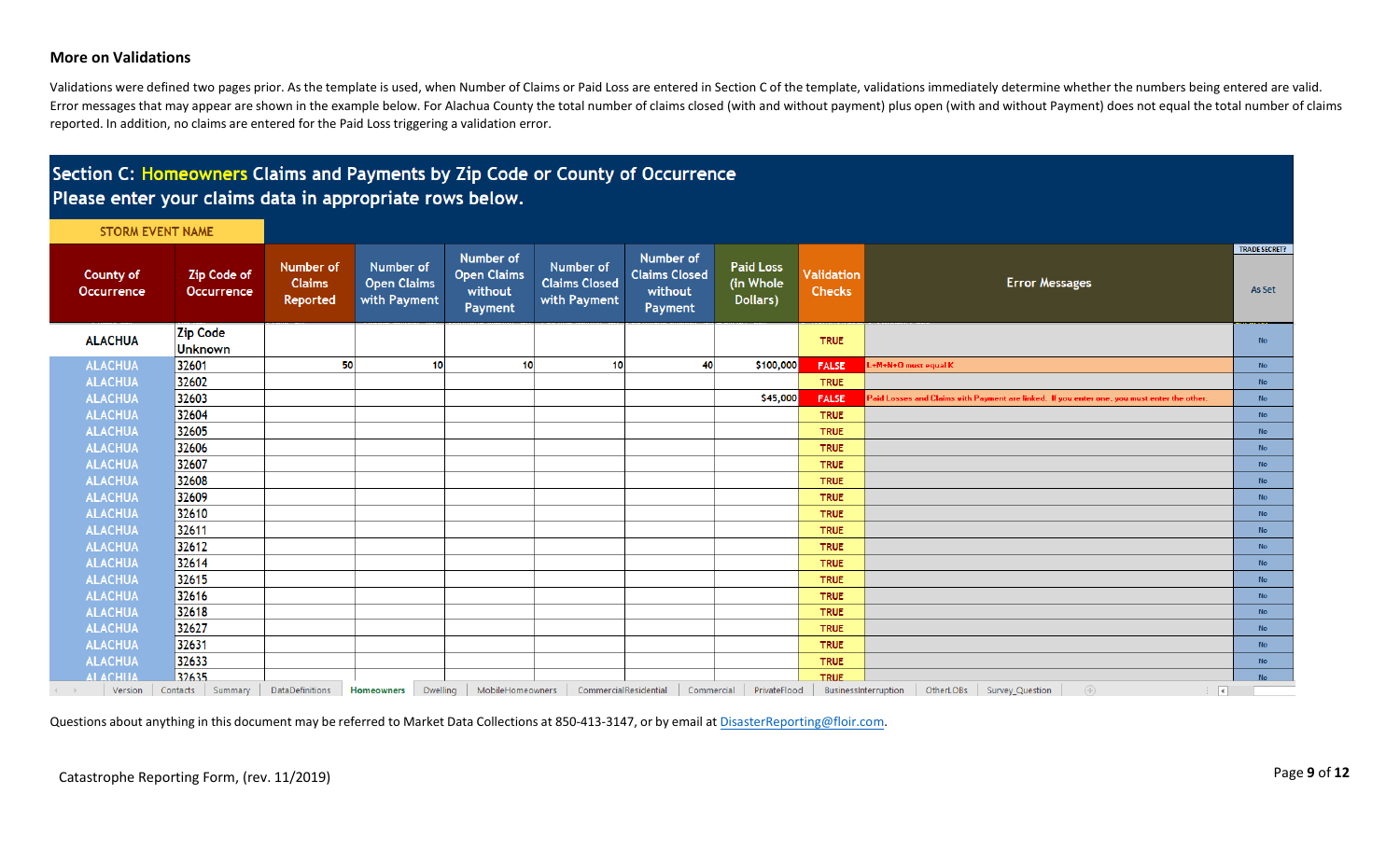## **Section D – Claims Survey**

Section D breaks down the claims data reported in Sections B and C based on closed claims and open claims.

| <b>Section D - Claims Survey</b><br>Please distribute your responses to the claim questions in the appropriate rows below. |                   |                 |                                    |                                         |                                      |                      |                                        |                                   |                          |                       |                                |  |  |  |
|----------------------------------------------------------------------------------------------------------------------------|-------------------|-----------------|------------------------------------|-----------------------------------------|--------------------------------------|----------------------|----------------------------------------|-----------------------------------|--------------------------|-----------------------|--------------------------------|--|--|--|
| <b>STORM EVENT NAME</b>                                                                                                    |                   |                 |                                    |                                         |                                      |                      |                                        |                                   |                          |                       |                                |  |  |  |
|                                                                                                                            |                   |                 |                                    |                                         |                                      |                      |                                        |                                   |                          |                       | <b>TRADE</b><br><b>SECRET?</b> |  |  |  |
| <b>QUESTIONS</b>                                                                                                           | <b>HOMEOWNERS</b> | <b>DWELLING</b> | <b>MOBILE</b><br><b>HOMEOWNERS</b> | <b>COMMERCIAL</b><br><b>RESIDENTIAL</b> | <b>COMMERCIAL</b><br><b>PROPERTY</b> | <b>PRIVATE FLOOD</b> | <b>BUSINESS</b><br><b>INTERRUPTION</b> | <b>OTHER LINES</b><br>OF BUSINESS | <b>Validation Checks</b> | <b>Error Messages</b> | As Set                         |  |  |  |
| NUMBER OF CLAIMS CLOSED WITH<br><b>PAYMENT</b><br>(Sum from Lines 1-4)                                                     |                   |                 |                                    |                                         |                                      |                      |                                        |                                   |                          |                       |                                |  |  |  |
| That were closed within 0-30 days                                                                                          |                   |                 |                                    |                                         |                                      |                      |                                        |                                   | <b>TRUE</b>              |                       | No.                            |  |  |  |
| 2 That were closed within 31-60 days                                                                                       |                   |                 |                                    |                                         |                                      |                      |                                        |                                   | <b>TRUE</b>              |                       | <b>No</b>                      |  |  |  |
| That were closed within 61-90 days                                                                                         |                   |                 |                                    |                                         |                                      |                      |                                        |                                   | <b>TRUE</b>              |                       | No.                            |  |  |  |
| 4 That were closed over 90 days                                                                                            |                   |                 |                                    |                                         |                                      |                      |                                        |                                   | <b>TRUE</b>              |                       | No.                            |  |  |  |
| 5 That were reopened                                                                                                       |                   |                 |                                    |                                         |                                      |                      |                                        |                                   | <b>TRUE</b>              |                       | <b>No</b>                      |  |  |  |
| NUMBER OF CLAIMS CLOSED WITHOUT<br><b>PAYMENT</b><br>(Sum from Lines 6-9)                                                  |                   |                 |                                    |                                         |                                      |                      |                                        |                                   |                          |                       | No.                            |  |  |  |
| 6 That were closed within 0-30 days                                                                                        |                   |                 |                                    |                                         |                                      |                      |                                        |                                   | <b>TRUE</b>              |                       | <b>No</b>                      |  |  |  |
| 7 That were closed within 31-60 days                                                                                       |                   |                 |                                    |                                         |                                      |                      |                                        |                                   | <b>TRUE</b>              |                       | No                             |  |  |  |
| 8 That were closed within 61-90 days                                                                                       |                   |                 |                                    |                                         |                                      |                      |                                        |                                   | <b>TRUE</b>              |                       | No.                            |  |  |  |
| 9 That were closed over 90 days                                                                                            |                   |                 |                                    |                                         |                                      |                      |                                        |                                   | <b>TRUE</b>              |                       | No.                            |  |  |  |
| 10 That were reopened                                                                                                      |                   |                 |                                    |                                         |                                      |                      |                                        |                                   | <b>TRUE</b>              |                       | No.                            |  |  |  |
| That were closed due to denial of coverage                                                                                 |                   |                 |                                    |                                         |                                      |                      |                                        |                                   | <b>TRUE</b>              |                       | No.                            |  |  |  |
| 12 That were closed due to damage below<br>deductible amount                                                               |                   |                 |                                    |                                         |                                      |                      |                                        |                                   | <b>TRUE</b>              |                       | <b>No</b>                      |  |  |  |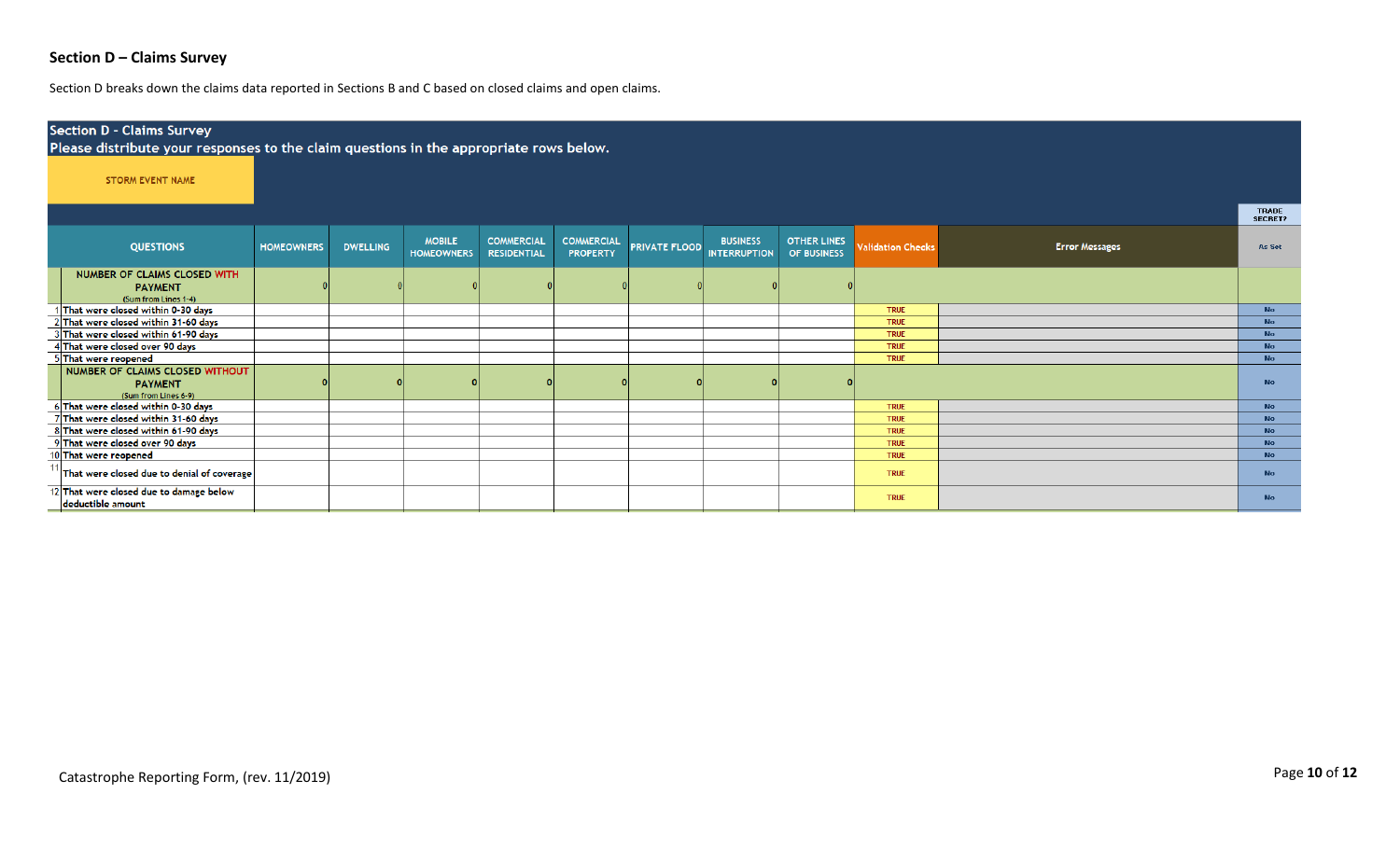The bulk of the data requested pertains to open claims. Users should make every attempt to ensure the data entered is not duplicated in multiple sections and to explain in detail the reason claims remain open.

|           | <b>Section D - Claims Survey</b><br>Please distribute your responses to the claim questions in the appropriate rows below. |                        |                 |                                    |                                         |                                      |                      |                                        |                                   |                          |                                                                |                         |  |  |  |
|-----------|----------------------------------------------------------------------------------------------------------------------------|------------------------|-----------------|------------------------------------|-----------------------------------------|--------------------------------------|----------------------|----------------------------------------|-----------------------------------|--------------------------|----------------------------------------------------------------|-------------------------|--|--|--|
|           | <b>STORM EVENT NAME</b>                                                                                                    |                        |                 |                                    |                                         |                                      |                      |                                        |                                   |                          |                                                                |                         |  |  |  |
|           |                                                                                                                            |                        |                 |                                    |                                         |                                      |                      |                                        |                                   |                          |                                                                | <b>TRADE</b><br>SECRET? |  |  |  |
|           | <b>QUESTIONS</b>                                                                                                           | <b>HOMEOWNERS</b>      | <b>DWELLING</b> | <b>MOBILE</b><br><b>HOMEOWNERS</b> | <b>COMMERCIAL</b><br><b>RESIDENTIAL</b> | <b>COMMERCIAL</b><br><b>PROPERTY</b> | <b>PRIVATE FLOOD</b> | <b>BUSINESS</b><br><b>INTERRUPTION</b> | <b>OTHER LINES</b><br>OF BUSINESS | <b>Validation Checks</b> | <b>Error Messages</b>                                          | As Set                  |  |  |  |
|           | <b>NUMBER OF CLAIMS CLOSED WITH</b><br><b>PAYMENT</b><br>(Sum from Lines 1-4)                                              |                        |                 |                                    |                                         |                                      |                      |                                        |                                   |                          |                                                                |                         |  |  |  |
|           | 1 That were closed within 0-30 days                                                                                        |                        |                 |                                    |                                         |                                      |                      |                                        |                                   | <b>TRUE</b>              |                                                                | <b>No</b>               |  |  |  |
|           | 2 That were closed within 31-60 days                                                                                       |                        |                 |                                    |                                         |                                      |                      |                                        |                                   | <b>TRUE</b>              |                                                                | <b>No</b>               |  |  |  |
|           | 3 That were closed within 61-90 days                                                                                       |                        |                 |                                    |                                         |                                      |                      |                                        |                                   | <b>TRUE</b>              |                                                                | <b>No</b>               |  |  |  |
|           | 4 That were closed over 90 days                                                                                            |                        |                 |                                    |                                         |                                      |                      |                                        |                                   | <b>TRUE</b>              |                                                                | <b>No</b>               |  |  |  |
|           | 5 That were reopened                                                                                                       |                        |                 |                                    |                                         |                                      |                      |                                        |                                   | <b>TRUE</b>              |                                                                | <b>No</b>               |  |  |  |
|           | NUMBER OF CLAIMS CLOSED WITHOUT<br><b>PAYMENT</b><br>(Sum from Lines 6-9)                                                  |                        |                 |                                    |                                         |                                      |                      |                                        |                                   |                          |                                                                | No                      |  |  |  |
|           | 6 That were closed within 0-30 days                                                                                        |                        |                 |                                    |                                         |                                      |                      |                                        |                                   | <b>TRUE</b>              |                                                                | <b>No</b>               |  |  |  |
|           | 7 That were closed within 31-60 days                                                                                       |                        |                 |                                    |                                         |                                      |                      |                                        |                                   | <b>TRUE</b>              |                                                                | <b>No</b>               |  |  |  |
|           | 8 That were closed within 61-90 days                                                                                       |                        |                 |                                    |                                         |                                      |                      |                                        |                                   | <b>TRUE</b>              |                                                                | <b>No</b>               |  |  |  |
|           | 9 That were closed over 90 days                                                                                            |                        |                 |                                    |                                         |                                      |                      |                                        |                                   | <b>TRUE</b>              |                                                                | <b>No</b>               |  |  |  |
|           | 10 That were reopened                                                                                                      |                        |                 |                                    |                                         |                                      |                      |                                        |                                   | <b>TRUE</b>              |                                                                | <b>No</b>               |  |  |  |
|           | That were closed due to denial of coverage                                                                                 |                        |                 |                                    |                                         |                                      |                      |                                        |                                   | <b>TRUE</b>              |                                                                | <b>No</b>               |  |  |  |
|           | 12 That were closed due to damage below<br>deductible amount                                                               |                        |                 |                                    |                                         |                                      |                      |                                        |                                   | <b>TRUE</b>              |                                                                | <b>No</b>               |  |  |  |
|           | NUMBER OF OPEN CLAIMS:                                                                                                     |                        |                 |                                    |                                         |                                      |                      |                                        |                                   |                          |                                                                | No                      |  |  |  |
|           | 13 In appraisal                                                                                                            |                        |                 |                                    |                                         |                                      |                      |                                        |                                   | <b>TRUE</b>              |                                                                | <b>No</b>               |  |  |  |
|           | 14 In arbitration                                                                                                          |                        |                 |                                    |                                         |                                      |                      |                                        |                                   | <b>TRUE</b>              |                                                                | <b>No</b>               |  |  |  |
|           | 15 In mediation                                                                                                            |                        |                 |                                    |                                         |                                      |                      |                                        |                                   | <b>TRUE</b>              |                                                                | <b>No</b>               |  |  |  |
|           | 16 In litigation                                                                                                           |                        |                 |                                    |                                         |                                      |                      |                                        |                                   | <b>TRUE</b>              |                                                                | <b>No</b>               |  |  |  |
|           | 17 With an assignment of benefits and in<br>litigation                                                                     |                        |                 |                                    |                                         |                                      |                      |                                        |                                   | <b>TRUE</b>              |                                                                | <b>No</b>               |  |  |  |
|           | 18 With an assignment of benefits and not in<br>litigation                                                                 |                        |                 |                                    |                                         |                                      |                      |                                        |                                   | <b>TRUE</b>              |                                                                | <b>No</b>               |  |  |  |
|           | 19 With claimant attorney representation and<br>not in litigation                                                          |                        |                 |                                    |                                         |                                      |                      |                                        |                                   | <b>TRUE</b>              |                                                                | <b>No</b>               |  |  |  |
| $-4$ $-1$ | Contacts<br>Summary<br>Version                                                                                             | <b>DataDefinitions</b> | Homeowners      | <b>Dwelling</b>                    | MobileHomeowners                        | CommercialResidential                |                      | Commercial                             | PrivateFlood                      | BusinessInterruption     | OtherLOBs<br><b>Survey_Question</b><br>$(+)$<br>$\overline{A}$ |                         |  |  |  |